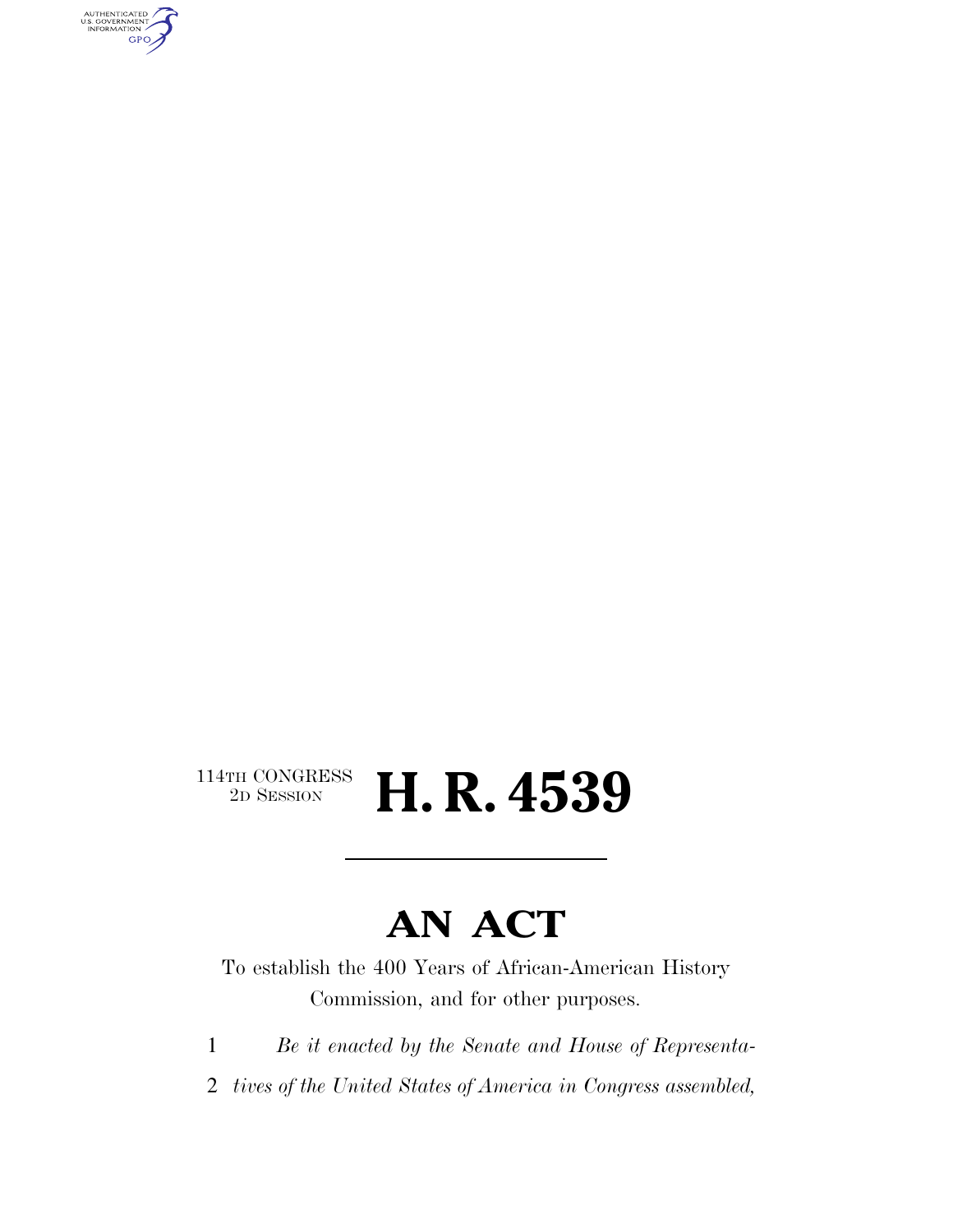#### **SECTION 1. SHORT TITLE.**

 This Act may be cited as the ''400 Years of African-American History Commission Act''.

#### **SEC. 2. DEFINITIONS.**

In this Act:

 (1) COMMEMORATION.—The term ''commemo- ration'' means the commemoration of the 400th an- niversary of the arrival of Africans in the English colonies, at Point Comfort, Virginia, in 1619.

 (2) COMMISSION.—The term ''Commission'' means the 400 Years of African-American History Commission established by section 3(a).

 (3) SECRETARY.—The term ''Secretary'' means the Secretary of the Interior.

#### **SEC. 3. ESTABLISHMENT.**

 (a) IN GENERAL.—There is established a commis- sion, to be known as the ''400 Years of African-American History Commission''.

(b) MEMBERSHIP.—

 (1) COMPOSITION.—The Commission shall be composed of 15 members, of whom—

 (A) three members shall be appointed by the Secretary after considering recommenda- tions of Governors, including the Governor of Virginia;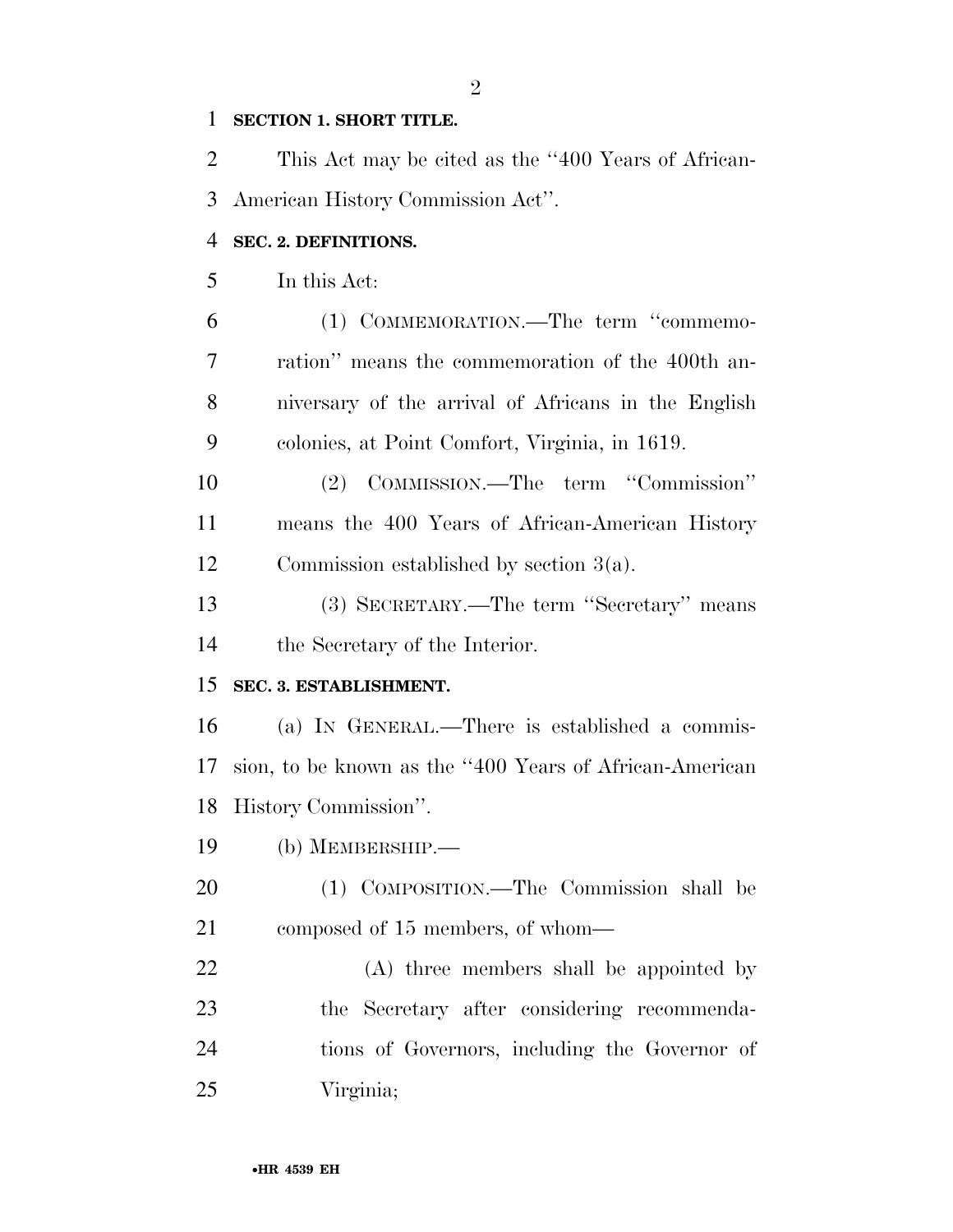| $\mathbf{1}$   | (B) six members shall be appointed by the           |
|----------------|-----------------------------------------------------|
| $\overline{2}$ | Secretary after considering recommendations of      |
| 3              | civil rights organizations and historical organi-   |
| $\overline{4}$ | zations;                                            |
| 5              | (C) one member shall be an employee of              |
| 6              | the National Park Service having experience         |
| 7              | relative to the historical and cultural resources   |
| 8              | related to the commemoration, to be appointed       |
| 9              | by the Secretary;                                   |
| 10             | (D) two members shall be appointed by the           |
| 11             | Secretary after considering the recommenda-         |
| 12             | tions of the Secretary of the Smithsonian Insti-    |
| 13             | tution; and                                         |
| 14             | (E) three members shall be individuals who          |
| 15             | have an interest in, support for, and expertise     |
| 16             | appropriate to the commemoration, appointed         |
| 17             | by the Secretary after considering the rec-         |
| 18             | ommendations of Members of Congress.                |
| 19             | (2) TIME OF APPOINTMENT.—Each appoint-              |
| 20             | ment of an initial member of the Commission shall   |
| 21             | be made before the expiration of the 120-day period |
| 22             | beginning on the date of enactment of this Act.     |
| 23             | $(3)$ TERM; VACANCIES.—                             |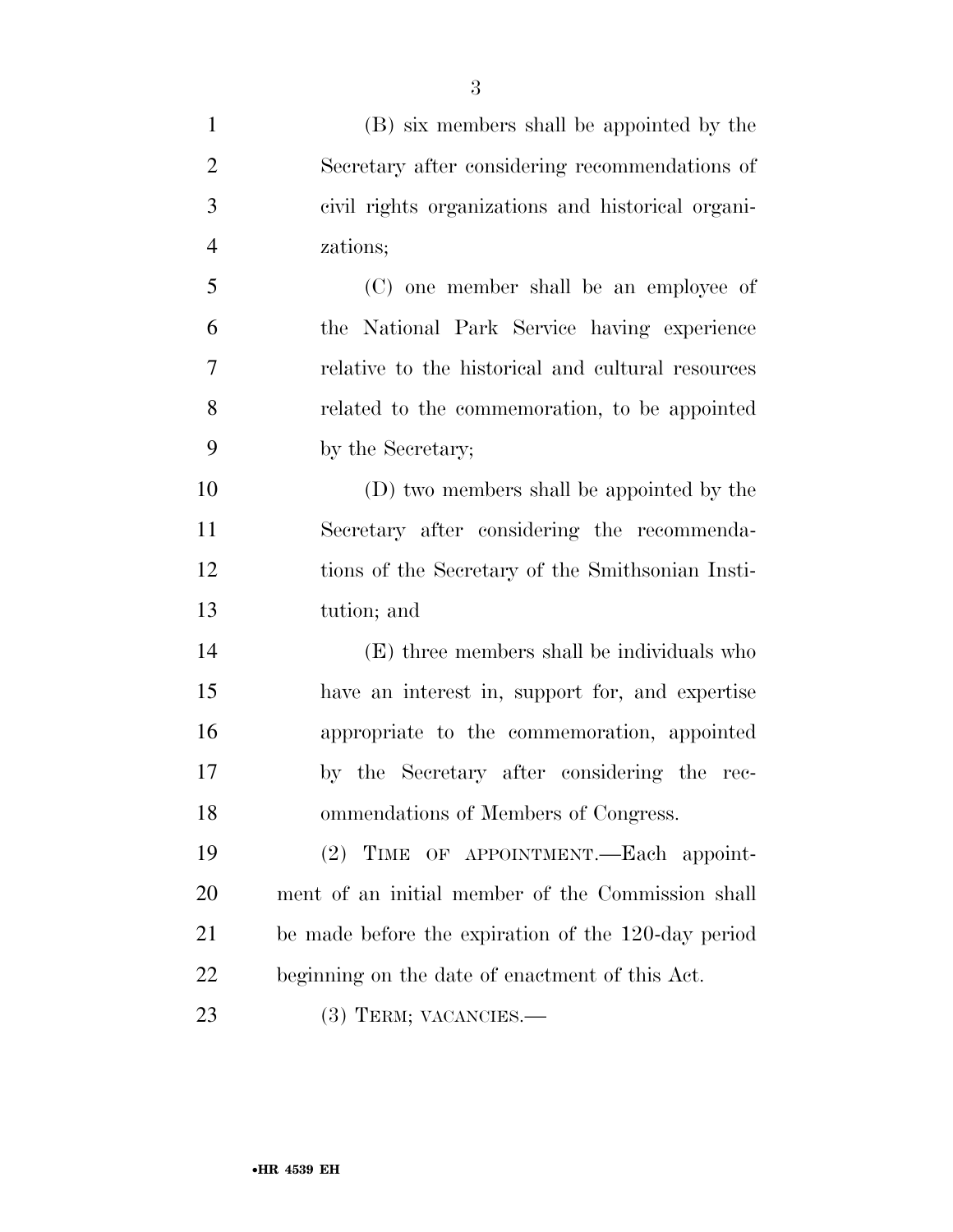| $\mathbf{1}$   | $(A)$ TERM.— $A$ member of the Commission      |
|----------------|------------------------------------------------|
| $\overline{2}$ | shall be appointed for the life of the Commis- |
| 3              | sion.                                          |
| $\overline{4}$ | (B) VACANCIES.—                                |
| 5              | (i) IN GENERAL.—A vacancy on the               |
| 6              | Commission shall be filled in the same         |
| $\overline{7}$ | manner in which the original appointment       |
| 8              | was made.                                      |
| 9              | (ii) PARTIAL TERM.—A member ap-                |
| 10             | pointed to fill a vacancy on the Commis-       |
| 11             | sion shall serve for the remainder of the      |
| 12             | term for which the predecessor of the          |
| 13             | member was appointed.                          |
| 14             | (C) CONTINUATION OF MEMBERSHIP.-If             |
| 15             | a member of the Commission was appointed to    |
| 16             | the Commission as an employee of the National  |
| 17             | Park Service, and ceases to be an employee of  |
| 18             | the National Park Service, that member may     |
| 19             | continue to serve on the Commission for not    |
| 20             | longer than the 30-day period beginning on the |
| 21             | date on which that member ceases to be an em-  |
| 22             | ployee of the National Park Service.           |
| 23             | (c) DUTIES.—The Commission shall—              |
| 24             | (1) plan, develop, and carry out programs and  |
| 25             | activities throughout the United States—       |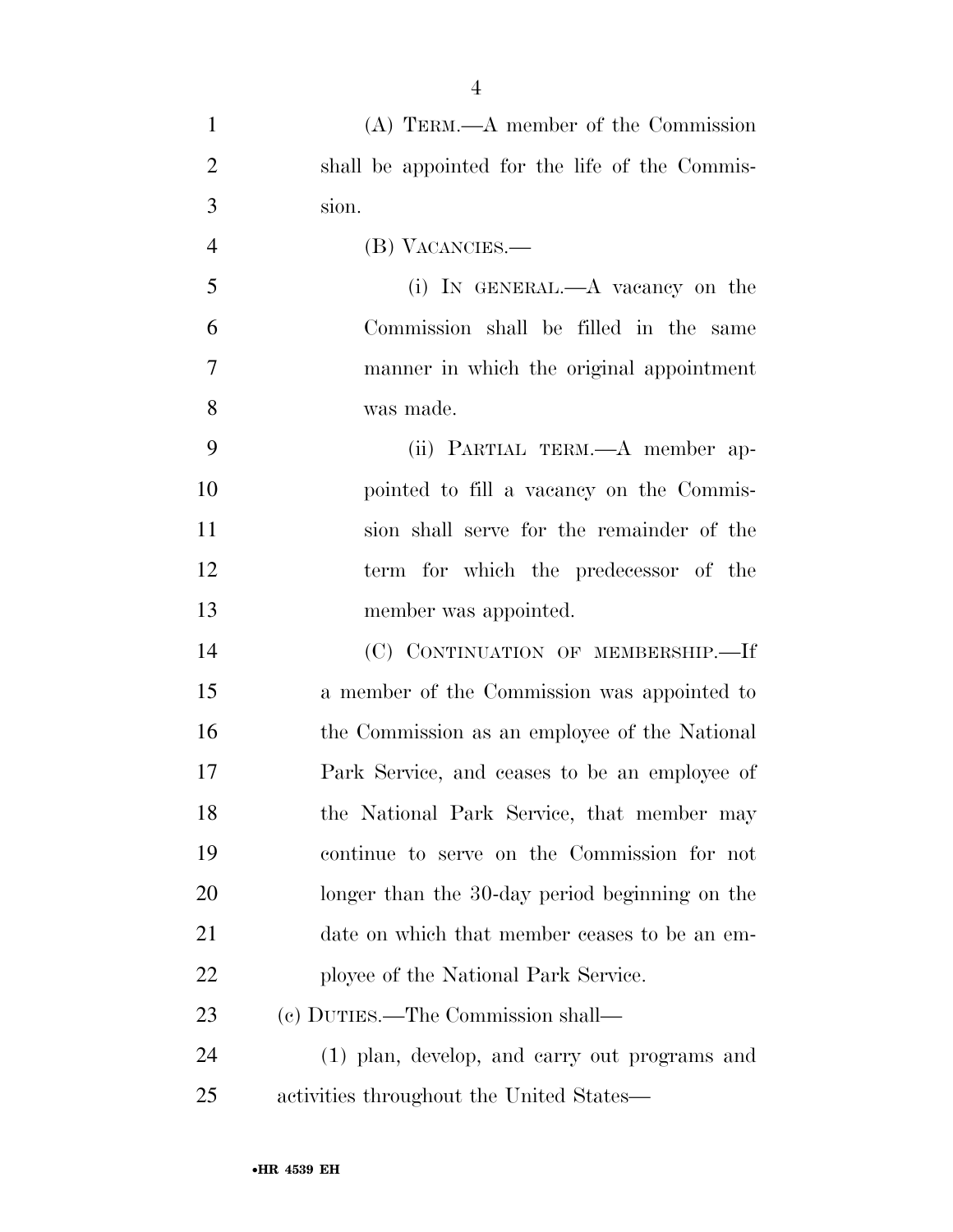| $\mathbf{1}$   | (A) appropriate for the commemoration;                 |
|----------------|--------------------------------------------------------|
| $\overline{2}$ | (B) to recognize and highlight the resil-              |
| 3              | ience and contributions of African-Americans           |
| $\overline{4}$ | since $1619$ ;                                         |
| 5              | (C) to acknowledge the impact that slavery             |
| 6              | and laws that enforced racial discrimination           |
| 7              | had on the United States; and                          |
| 8              | $(D)$ to educate the public about—                     |
| 9              | the arrival of Africans in the<br>(i)                  |
| 10             | United States; and                                     |
| 11             | (ii) the contributions of African-Amer-                |
| 12             | icans to the United States;                            |
| 13             | (2) encourage civic, patriotic, historical, edu-       |
| 14             | cational, artistic, religious, economic, and other or- |
| 15             | ganizations throughout the United States to orga-      |
| 16             | nize and participate in anniversary activities to ex-  |
| 17             | pand understanding and appreciation of—                |
| 18             | (A) the significance of the arrival of Afri-           |
| 19             | cans in the United States; and                         |
| 20             | (B) the contributions of African-Americans             |
| 21             | to the United States;                                  |
| 22             | (3) provide technical assistance to States, local-     |
| 23             | ities, and nonprofit organizations to further the com- |
| 24             | memoration;                                            |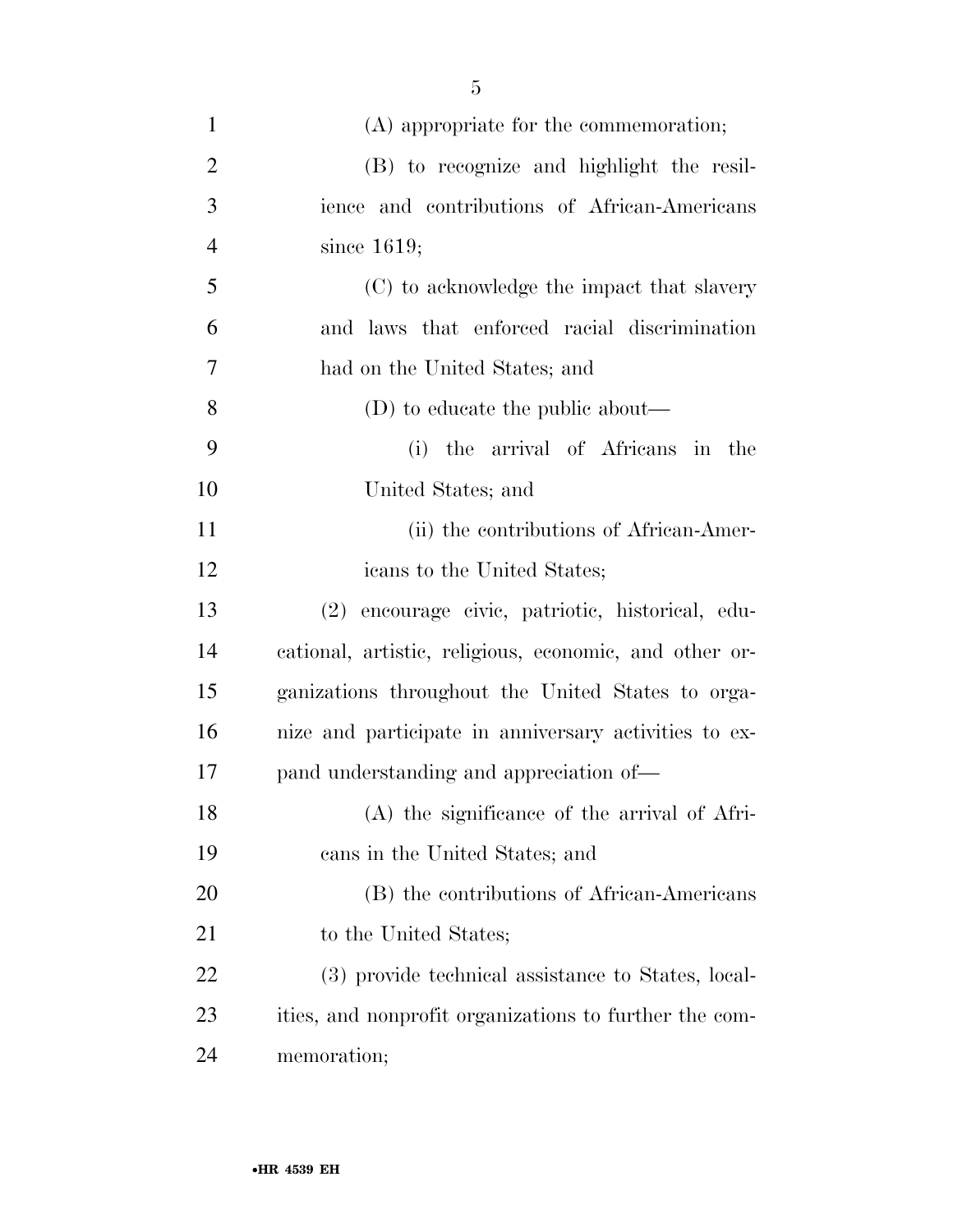| $\mathbf{1}$   | (4) coordinate and facilitate for the public            |
|----------------|---------------------------------------------------------|
| $\overline{2}$ | scholarly research on, publication about, and inter-    |
| 3              | pretation of-                                           |
| $\overline{4}$ | (A) the arrival of Africans in the United               |
| 5              | States; and                                             |
| 6              | (B) the contributions of African-Americans              |
| 7              | to the United States;                                   |
| 8              | (5) ensure that the commemoration provides a            |
| 9              | lasting legacy and long-term public benefit by assist-  |
| 10             | ing in the development of appropriate programs; and     |
| 11             | $(6)$ help ensure that the observances of the           |
| 12             | commemoration are inclusive and appropriately rec-      |
| 13             | ognize the experiences and heritage of all individuals  |
| 14             | present at the arrival of Africans in the United        |
| 15             | States.                                                 |
| 16             | SEC. 4. COMMISSION MEETINGS.                            |
| 17             | (a) INITIAL MEETING.—Not later than 30 days after       |
|                | 18 the date on which all members of the Commission have |
| 19             | been appointed, the Commission shall hold the initial   |
| 20             | meeting of the Commission.                              |
| 21             | (b) MEETINGS.—The Commission shall meet—                |
| 22             | $(1)$ at least three times each year; or                |
| 23             | $(2)$ at the call of the Chairperson or the major-      |
| 24             | ity of the members of the Commission.                   |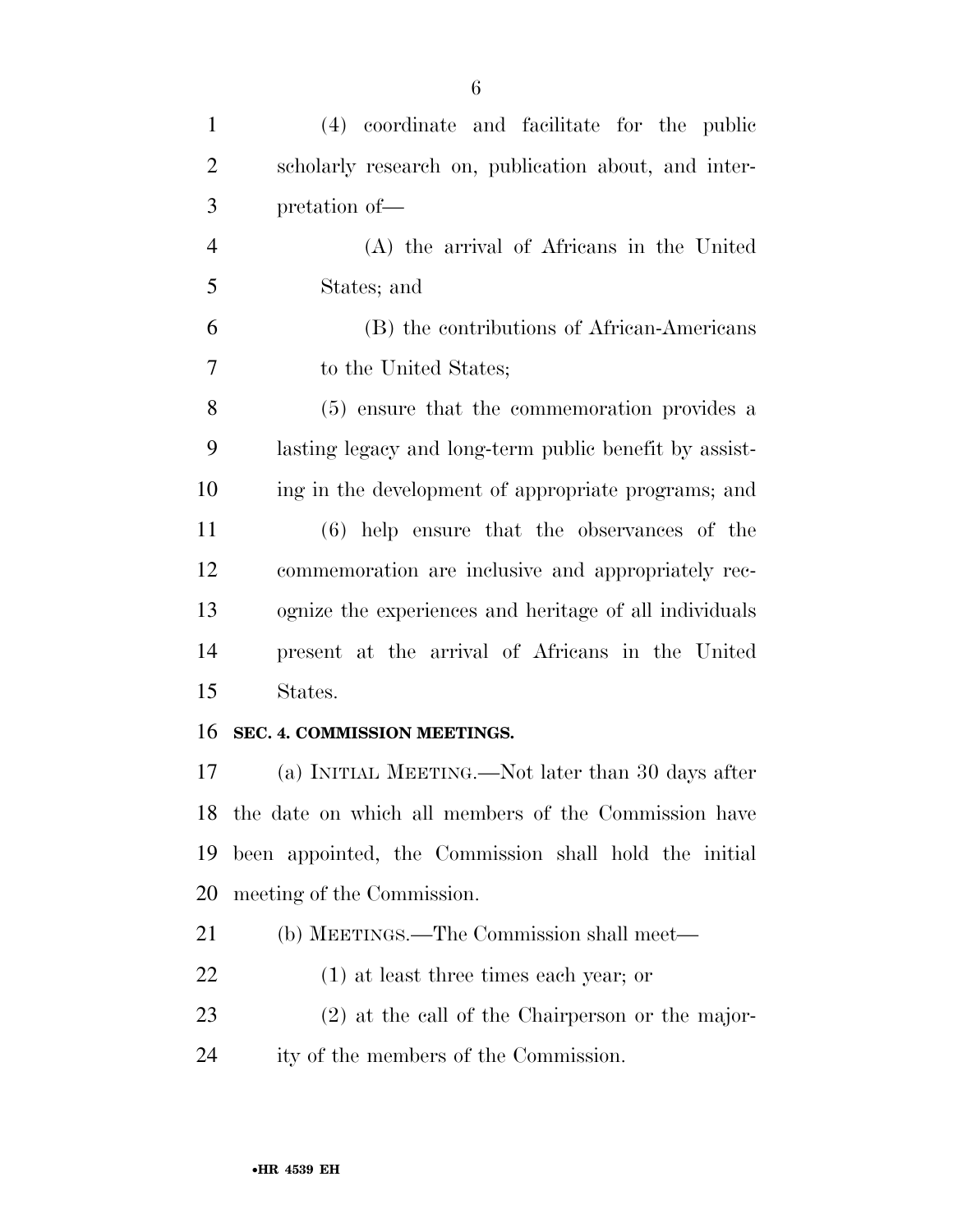(c) QUORUM.—A majority of the voting members shall constitute a quorum, but a lesser number may hold meetings.

(d) CHAIRPERSON AND VICE CHAIRPERSON.—

 (1) ELECTION.—The Commission shall elect the Chairperson and the Vice Chairperson of the Com-mission on an annual basis.

8 (2) ABSENCE OF THE CHAIRPERSON.—The Vice Chairperson shall serve as the Chairperson in the absence of the Chairperson.

 (e) VOTING.—The Commission shall act only on an affirmative vote of a majority of the members of the Com-mission.

#### **SEC. 5. COMMISSION POWERS.**

 (a) GIFTS.—The Commission may solicit, accept, use, and dispose of gifts, bequests, or devises of money or other property for aiding or facilitating the work of the Commis-sion.

 (b) APPOINTMENT OF ADVISORY COMMITTEES.—The Commission may appoint such advisory committees as the Commission determines to be necessary to carry out this Act.

 (c) AUTHORIZATION OF ACTION.—The Commission may authorize any member or employee of the Commission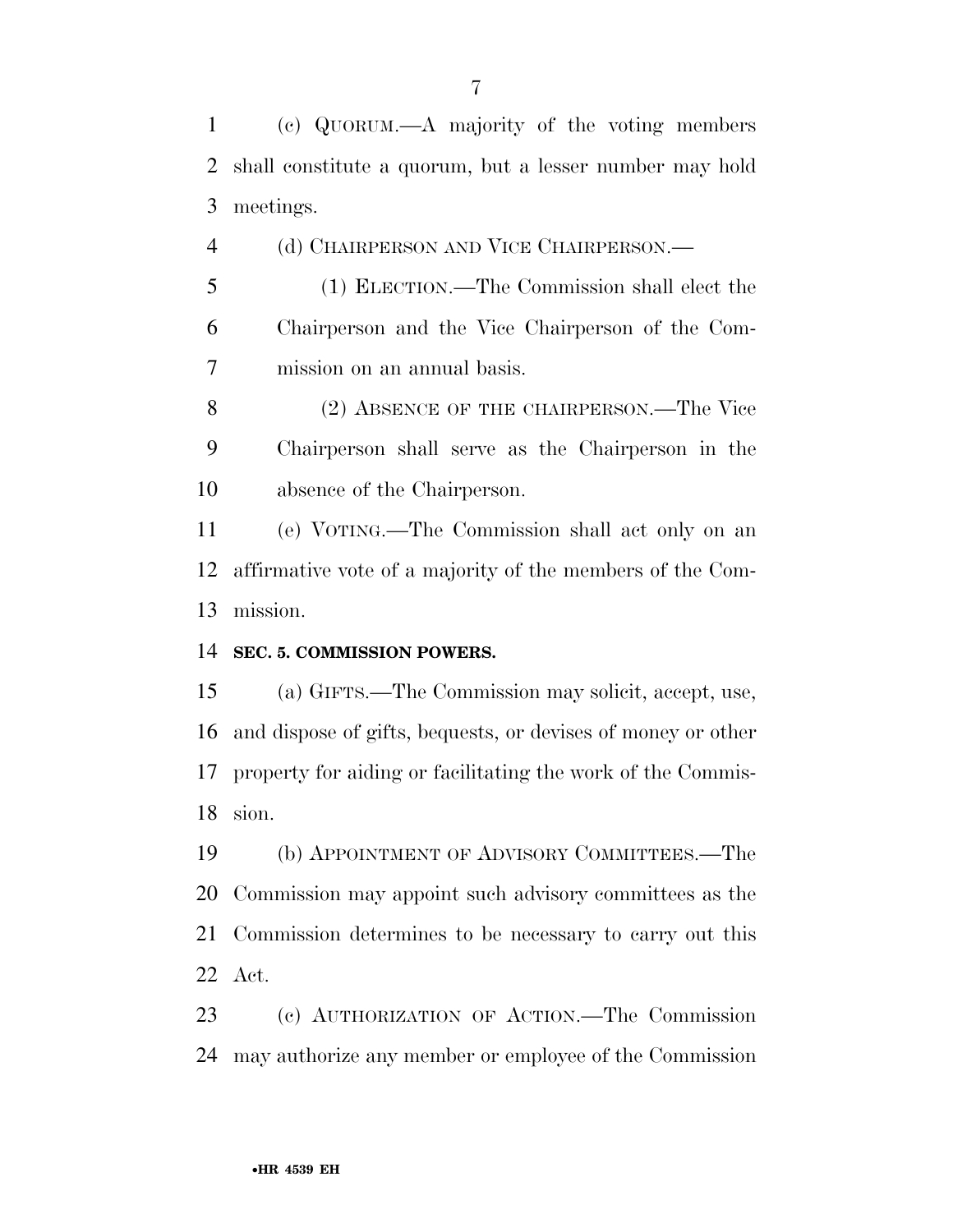to take any action that the Commission is authorized to take under this Act.

(d) PROCUREMENT.—

 (1) IN GENERAL.—The Commission may pro- cure supplies, services, and property, and make or enter into contracts, leases, or other legal agree- ments, to carry out this Act (except that a contract, lease, or other legal agreement made or entered into by the Commission shall not extend beyond the date of termination of the Commission).

 (2) LIMITATION.—The Commission may not purchase real property.

 (e) POSTAL SERVICES.—The Commission may use the United States mails in the same manner and under the same conditions as other agencies of the Federal Gov-ernment.

 (f) GRANTS AND TECHNICAL ASSISTANCE.—The Commission may—

 (1) provide grants in amounts not to exceed \$20,000 per grant to communities and nonprofit or- ganizations for use in developing programs to assist in the commemoration;

 (2) provide grants to research and scholarly or-ganizations to research, publish, or distribute infor-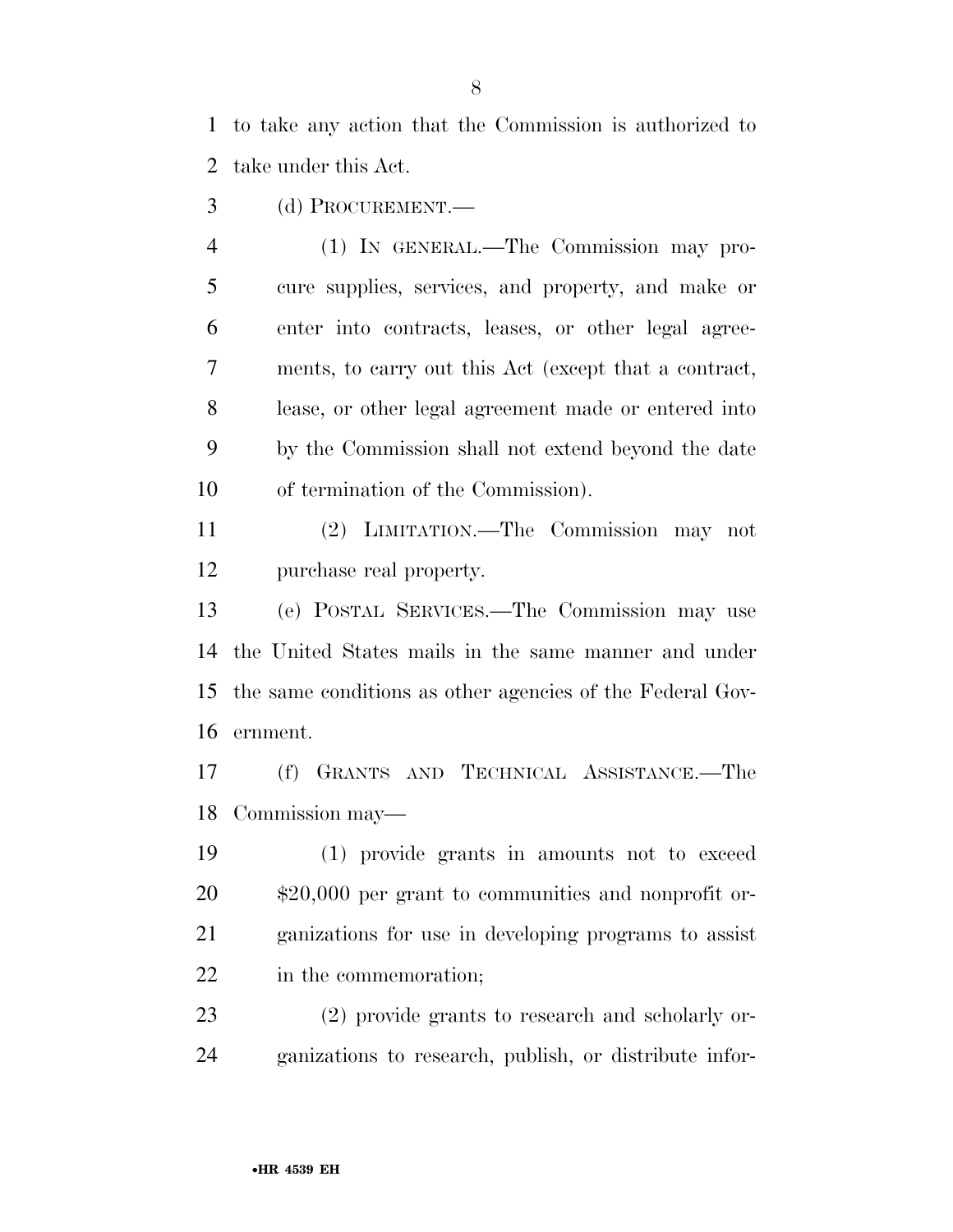|   | mation relating to the arrival of Africans in the      |
|---|--------------------------------------------------------|
| 2 | United States; and                                     |
| 3 | (3) provide technical assistance to States, local-     |
|   | ities, and nonprofit organizations to further the com- |
| 5 | memoration.                                            |
|   |                                                        |

#### **SEC. 6. COMMISSION PERSONNEL MATTERS.**

(a) COMPENSATION OF MEMBERS.—

 (1) IN GENERAL.—Except as provided in para- graph (2), a member of the Commission shall serve without compensation.

 (2) FEDERAL EMPLOYEES.—A member of the Commission who is an officer or employee of the Federal Government shall serve without compensa- tion other than the compensation received for the services of the member as an officer or employee of the Federal Government.

 (b) TRAVEL EXPENSES.—A member of the Commis- sion shall be allowed travel expenses, including per diem in lieu of subsistence, at rates authorized for an employee of an agency under subchapter I of chapter 57 of title 5, United States Code, while away from the home or reg- ular place of business of the member in the performance of the duties of the Commission.

(c) DIRECTOR AND STAFF.—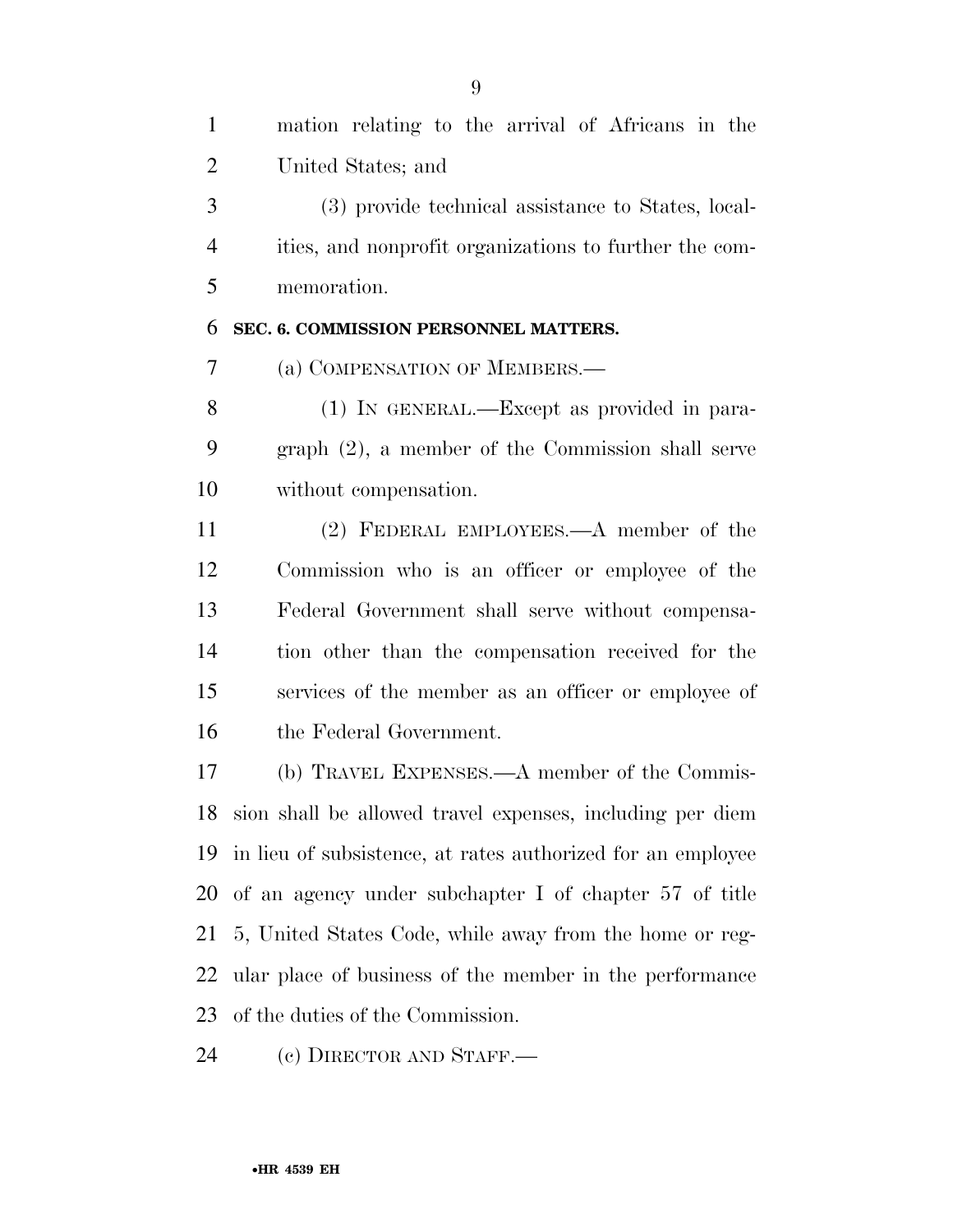| $\mathbf{1}$   | (1) IN GENERAL.—The Chairperson of the                 |
|----------------|--------------------------------------------------------|
| $\overline{2}$ | Commission may, without regard to the civil service    |
| 3              | laws (including regulations), nominate an executive    |
| $\overline{4}$ | director to enable the Commission to perform the       |
| 5              | duties of the Commission.                              |
| 6              | (2) CONFIRMATION OF EXECUTIVE<br>DIREC-                |
| 7              | TOR.—The employment of an executive director shall     |
| 8              | be subject to confirmation by the Commission.          |
| 9              | (d) COMPENSATION.—                                     |
| 10             | (1) IN GENERAL.—Except as provided in para-            |
| 11             | $graph (2)$ , the Commission may fix the compensation  |
| 12             | of the executive director and other personnel without  |
| 13             | regard to the provisions of chapter 51 and sub-        |
| 14             | chapter III of chapter 53 of title 5, United States    |
| 15             | Code, relating to classification of positions and Gen- |
| 16             | eral Schedule pay rates.                               |
| 17             | (2) MAXIMUM RATE OF PAY.—The rate of pay               |
| 18             | for the executive director and other personnel shall   |
| 19             | not exceed the rate payable for level V of the Execu-  |
| 20             | tive Schedule under section 5316 of title 5, United    |
| 21             | States Code.                                           |
| 22             | (e) DETAIL OF GOVERNMENT EMPLOYEES.—                   |
| 23             | (1) FEDERAL EMPLOYEES.—                                |
| 24             | $(A)$ DETAIL.—At the request of the Com-               |
| 25             | mission, the head of any Federal agency may            |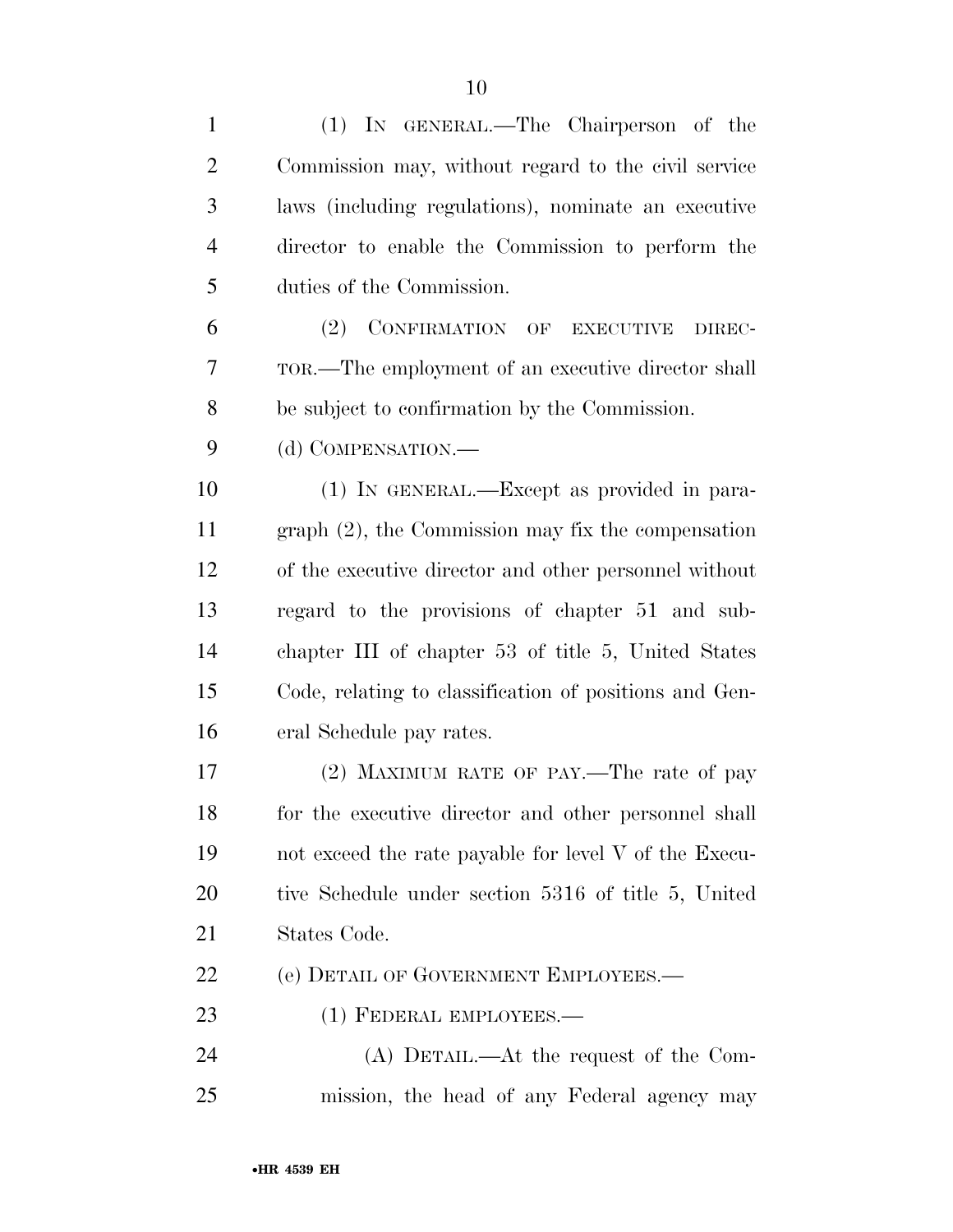| $\mathbf{1}$   | detail, on a reimbursable or nonreimbursable                |
|----------------|-------------------------------------------------------------|
| $\overline{2}$ | basis, any of the personnel of the agency to the            |
| 3              | Commission to assist the Commission in car-                 |
| $\overline{4}$ | rying out the duties of the Commission under                |
| 5              | this Act.                                                   |
| 6              | (B) CIVIL SERVICE STATUS.—The detail of                     |
| 7              | an employee under subparagraph (A) shall be                 |
| 8              | without interruption or loss of civil service sta-          |
| 9              | tus or privilege.                                           |
| 10             | (2) STATE EMPLOYEES.—The Commission                         |
| 11             | $may-$                                                      |
| 12             | (A) accept the services of personnel de-                    |
| 13             | tailed from the State; and                                  |
| 14             | (B) reimburse the State for services of de-                 |
| 15             | tailed personnel.                                           |
| 16             | (f) PROCUREMENT OF TEMPORARY AND INTERMIT-                  |
| 17             | TENT SERVICES.—The Chairperson of the Commission            |
| 18             | may procure temporary and intermittent services in ac-      |
| 19             | cordance with section $3109(b)$ of title 5, United States   |
| 20             | Code, at rates for individuals that do not exceed the daily |
| 21             | equivalent of the annual rate of basic pay prescribed for   |
| 22             | level $V$ of the Executive Schedule under section $5316$ of |
| 23             | such title.                                                 |
| 24             | (g) VOLUNTEER AND UNCOMPENSATED SERVICES.—                  |
| 25             | Notwithstanding section 1342 of title 31, United States     |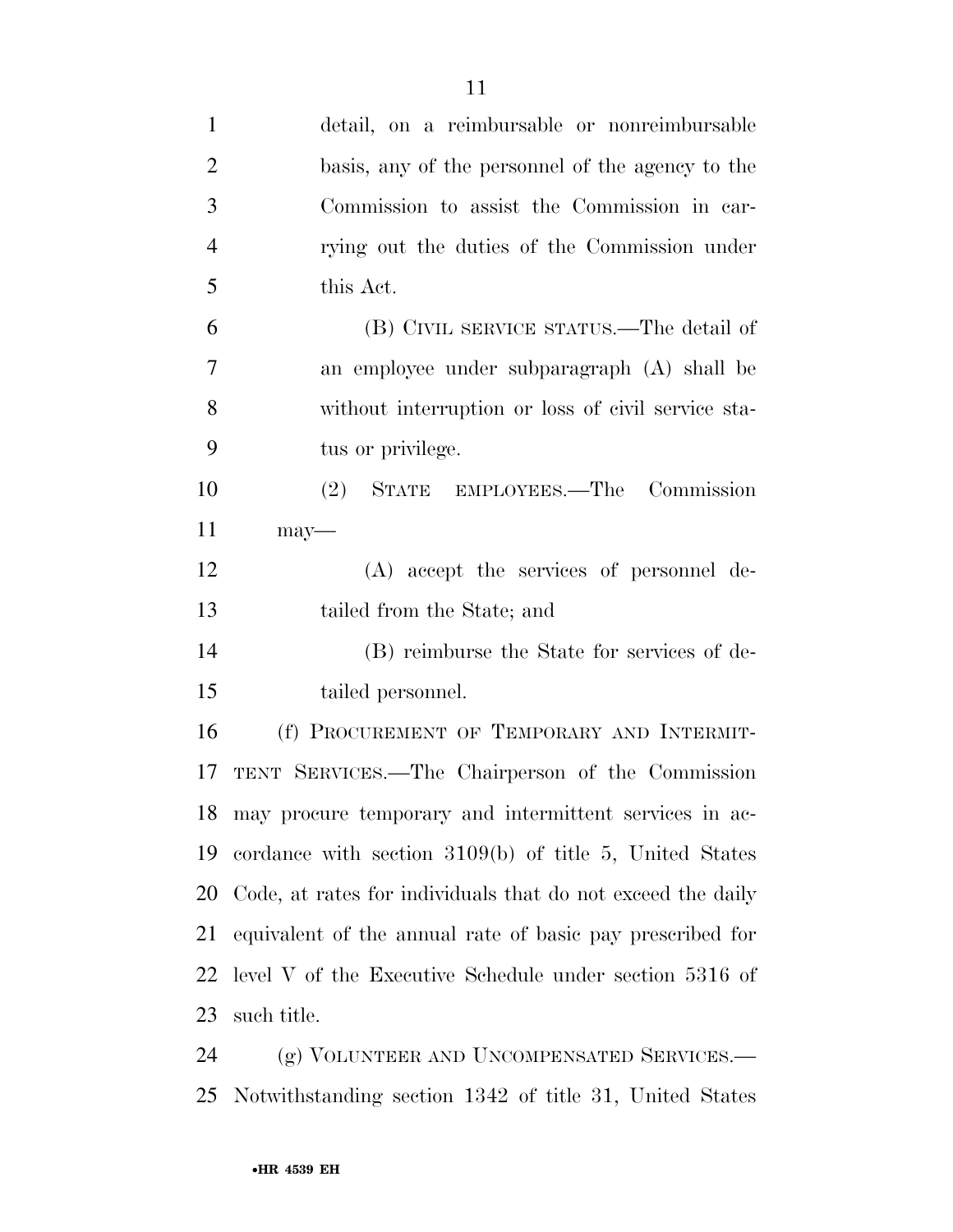Code, the Commission may accept and use such voluntary and uncompensated services as the Commission deter-mines to be necessary.

(h) SUPPORT SERVICES.—

 (1) IN GENERAL.—The Secretary shall provide to the Commission, on a reimbursable basis, such administrative support services as the Commission may request.

 (2) REIMBURSEMENT.—Any reimbursement under this paragraph shall be credited to the appro- priation, fund, or account used for paying the amounts reimbursed.

 (i) NO EFFECT ON AUTHORITY.—Nothing in this section supersedes the authority of the National Park Service with respect to the commemoration.

#### **SEC. 7. PLANS; REPORTS.**

 (a) STRATEGIC PLAN.—The Commission shall pre- pare a strategic plan for the activities of the Commission carried out under this Act.

 (b) FINAL REPORT.—Not later than July 1, 2020, the Commission shall complete and submit to Congress a final report that contains—

 (1) a summary of the activities of the Commis-sion;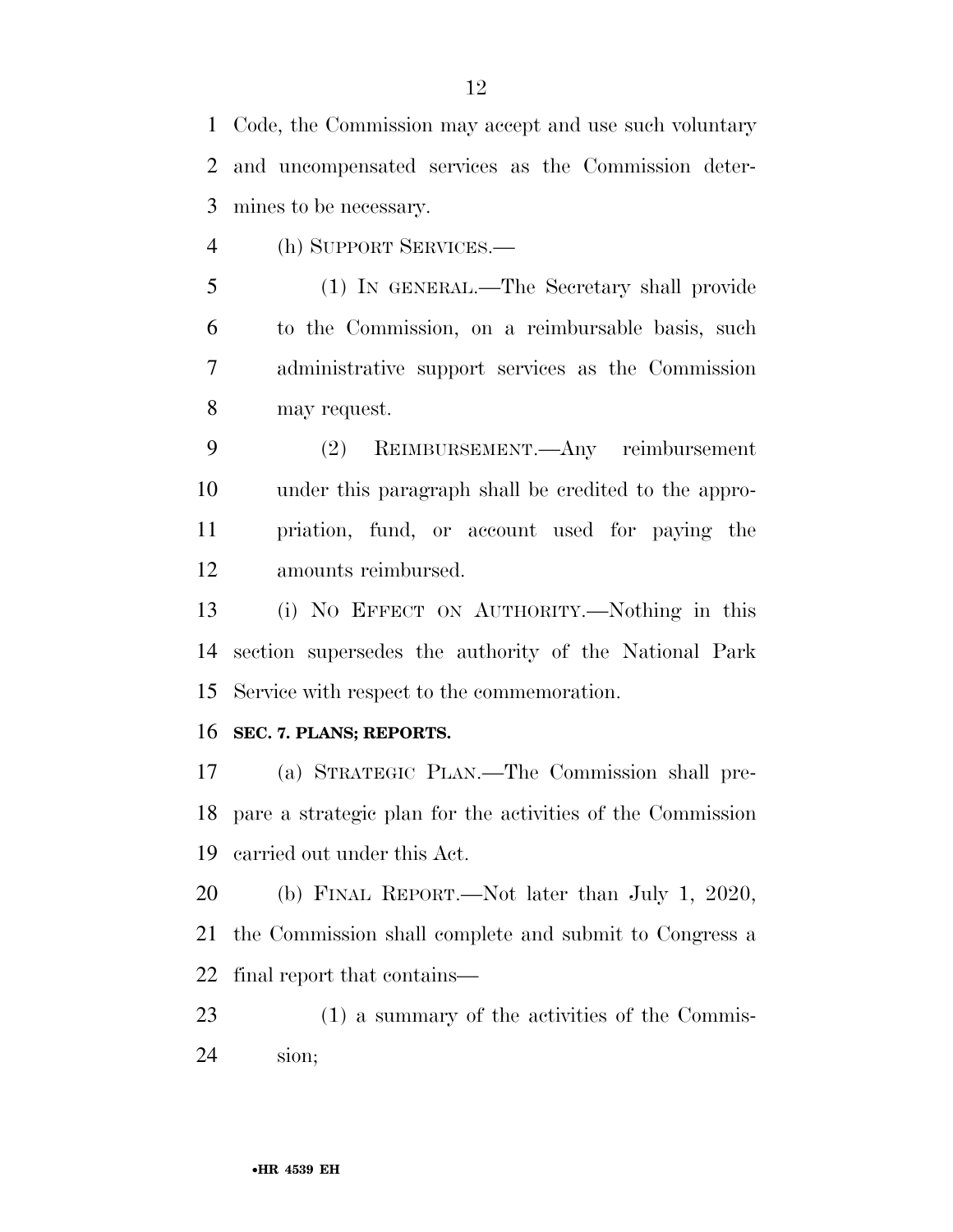| 1              | $(2)$ a final accounting of funds received and ex-          |
|----------------|-------------------------------------------------------------|
| $\overline{2}$ | pended by the Commission; and                               |
| 3              | (3) the findings and recommendations of the                 |
| $\overline{4}$ | Commission.                                                 |
| 5              | SEC. 8. TERMINATION OF COMMISSION.                          |
| 6              | (a) DATE OF TERMINATION.—The Commission shall               |
| 7              | terminate on July 1, 2020.                                  |
| 8              | (b) TRANSFER OF DOCUMENTS AND MATERIALS.-                   |
| 9              | Before the date of termination specified in subsection (a), |
| 10             | the Commission shall transfer all documents and materials   |
|                | 11 of the Commission to the National Archives or another    |
|                | 12 appropriate Federal entity.                              |
|                | Passed the House of Representatives July 5 2016             |

 $e$  House of Representatives July 5, 2016. Attest:

*Clerk.*